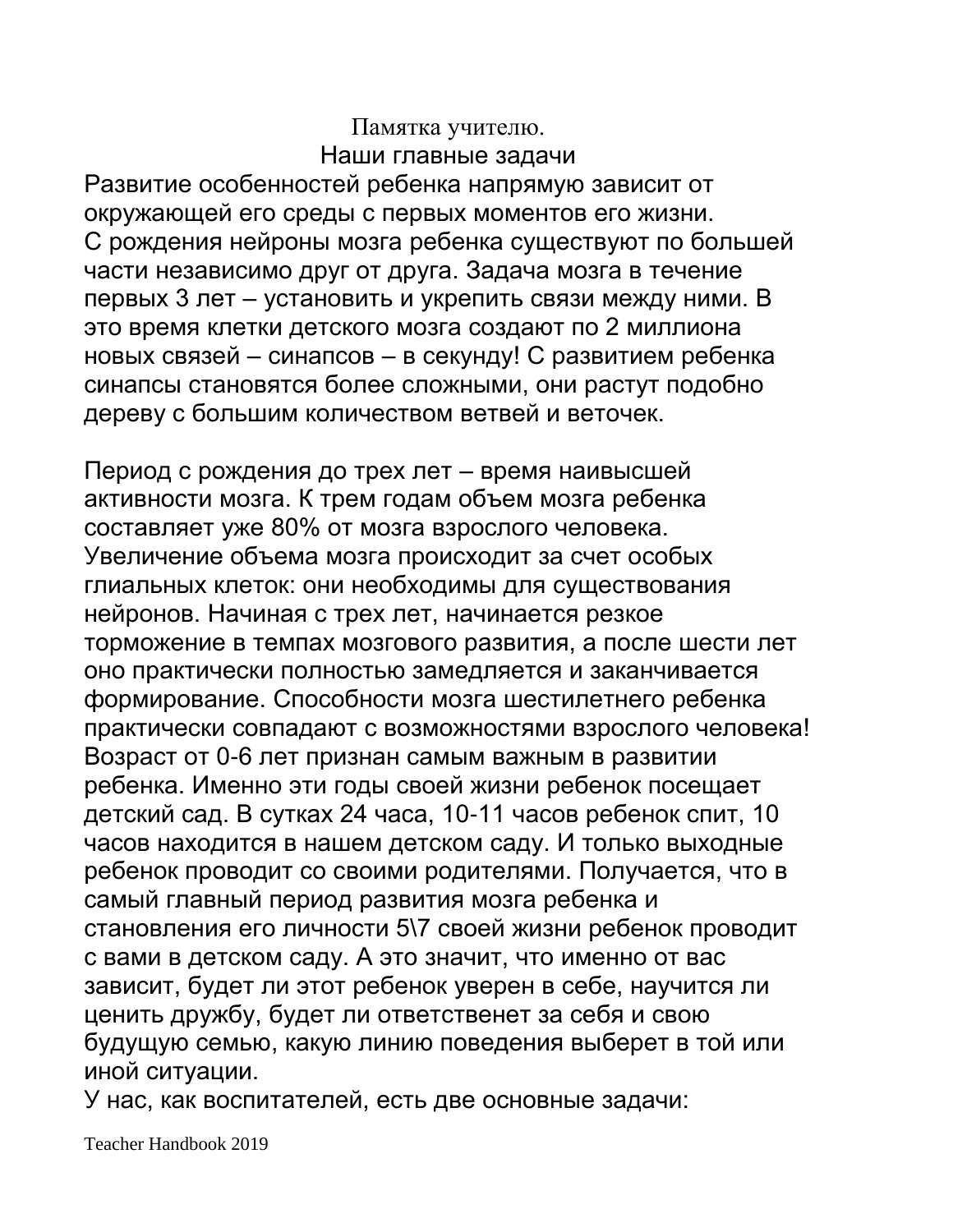- 1. Организовать для ребенка безопасную, познавательную, здоровую среду для максимального раскрытия его талантов, предпочтений, положительных качеств характера. Научить ребенка продуктивно разрешать или избекать конфликты, принимать решения и нести ответственность за них олтветственность. Обеспечить благоприятную среду для всестороннего образования ребенка в дружелюбной атмосфере.
- 2. Предоставить родителям возможность быть в курсе ежедневных успехов ребенка, а так же возможность быть максимально вовлеченным в процесс воспитания. Родители наших воспитанников, в большинстве своем, работают полный день. Их ребенок- самое дорогое, что у них есть на свете. И вот они отдают эту кроху нам, чужим людям.

Не допереводила **Э Перевожу монемногу)** 

Children's Academy Sarodgini

# TEACHER HANDBOOK

**Our Mission Statement**: Our mission is to work in partnership with parents and teachers to create an educational environment that provides emotional and physical safety and helps children learn and be prepared to do well in school and in life.

**Philosophy Statement:** To help children learn and grow, we provide an integrated curriculum. More information on our curriculum and activities is available in our brochure for prospective families.

### **Application for teaching position**

A candidate for any position at Sarodgini must file a standard application and any supplemental applications in writing and be responsible for making available facts about him/herself with regard to education, experience,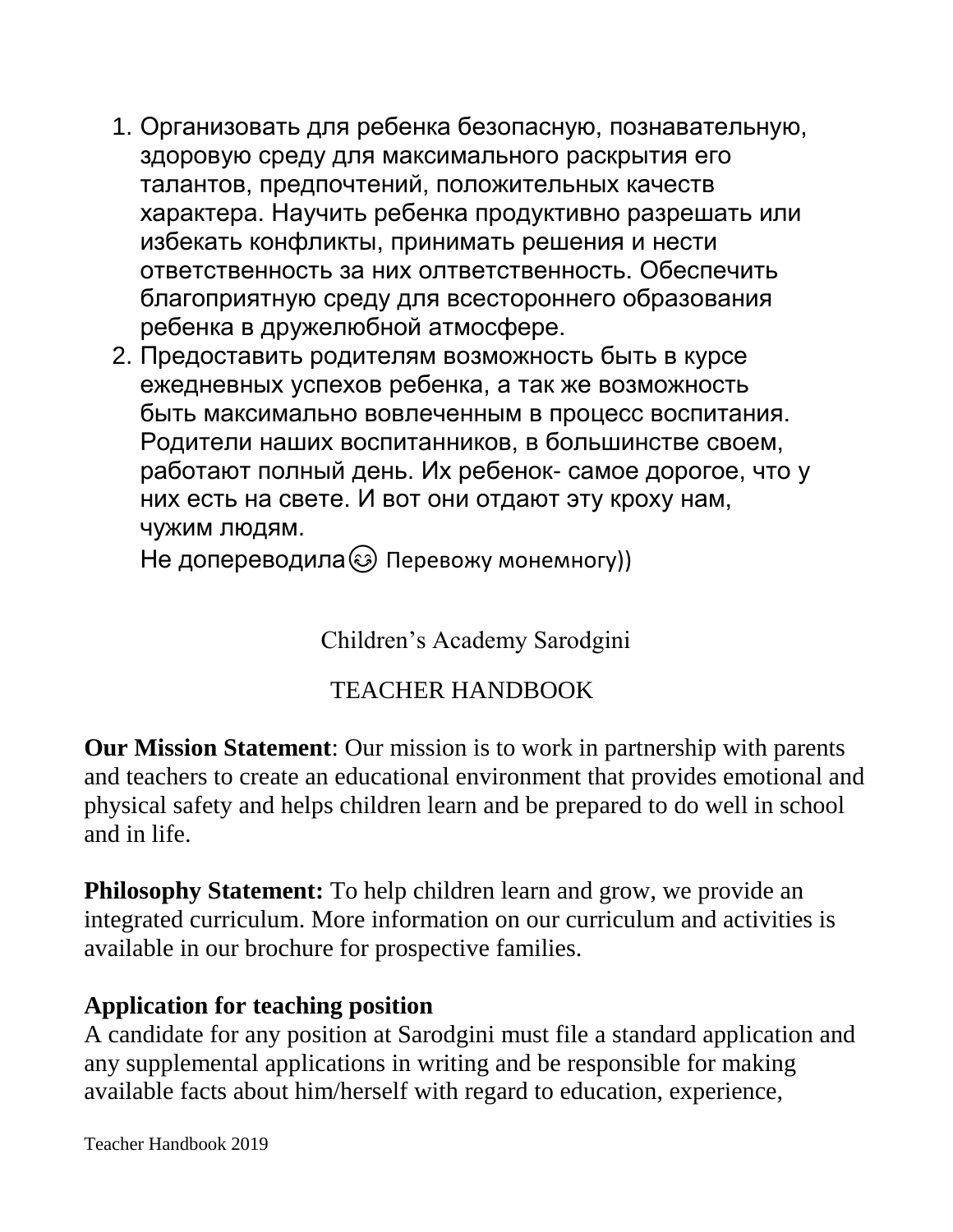capabilities, and interests as it relates to the position. Failure to disclose any pertinent information or to falsify information on the application is grounds for immediate dismissal.

# **Job Descriptions**

Sarodgini hires teaching staff at three levels: Lead Teachers, Co-Teacher, and Assistant Teachers. Job descriptions for each position are made available at time of interview.

**State Requirements:** Once a teacher has been hired, he/she is required by Washington State Law to provide Sarodgini with and maintain the following information:

- 1. Accurate record of employment Application and/or resume
- 2. Criminal Background Check- FBI fingerprint check if residing in WA less than 3 vears.
- 3. W-4 Withholding Allowances Certificate
- 4. Verification of Education diplomas, early childhood education transcripts
- 5. HIV/AIDS blood-borne pathogen training Certificate
- 6. CPR and First Aid Training Certificate-must include infants
- 7. Food Handler's permit
- 8. Orientation Checklist-to be completed by the director and teacher
- 9. TB test

**S.T.A.R.S. training certificate-** must complete within the first 6 months of employment. This is a Washington State Requirement for caregivers with less than 12 credits of early childhood education. Caregivers that exceed these qualifications must attend at least 10 clock hours per year of STARS approved trainings.

**Center Tour:** During orientation, teacher is given information about the building, Classroom management, schedules and activities, Health Plan, Health and Sickness policy, First Aid kit, Fire extinguishers, Garbage dumpsters, Janitorial supplies, Laundry room, bathrooms, Staff parking, kitchen, art supplies & curriculum materials, Evacuation plans, Disaster Plan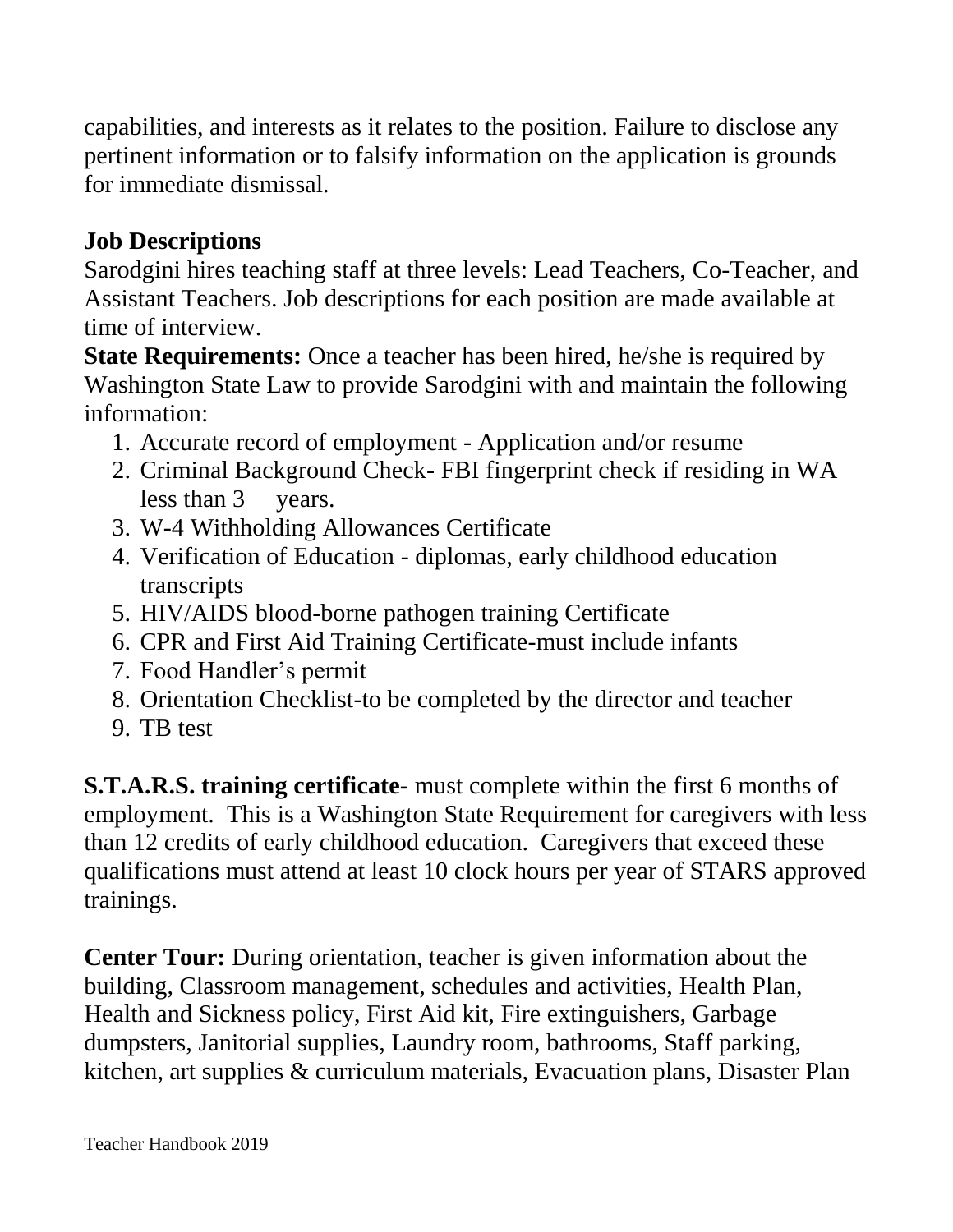**State Ratios:** The maximum state teacher: child ratios for 2½ years to 5 years- 1:10

**Planned daily activities & routines:** Teachers are to follow the posted daily schedules. Lead teachers and the Director work closely to develop the lesson plans and activities, while the assistant teachers help the children and assistant the lead teachers as needed. Assistant teachers are welcome to contribute to curriculum development.

**Cultural Relevancy:** Activities are to be culturally relevant to the children currently in care.

**Child guidance & Behavior management method:** When a child is having a difficult time following directions or treating others or equipment with respect, developmentally appropriate guidance techniques are used. These techniques are as follows (**PRWIT): Positive Reinforcement:** The child will be encouraged when s/he is

demonstrating acceptable behavior.

**Redirection:** The child is redirected to another activity and given and opportunity to try again at another time.

**"When...Then" Statements:** A statement in which the child is encouraged to accomplish something before going on to something else. Example: "When you finish picking up the blocks, then you can go outside."

**"If…Then" Statements**: A statement in which the child is encouraged to make a positive choice. Example: "If you pick up the blocks, then you can go to the Dramatic Play area."

**Take A Break**: The child is separated from the group for a child-regulated period of time. This technique is used only when a child is exhibiting temper tantrum type behavior or hurting self, others, or equipment. When the child shows that he/she is ready to demonstrate acceptable behavior, the child is encouraged to join the rest of the group and try again.

Teacher Handbook 2019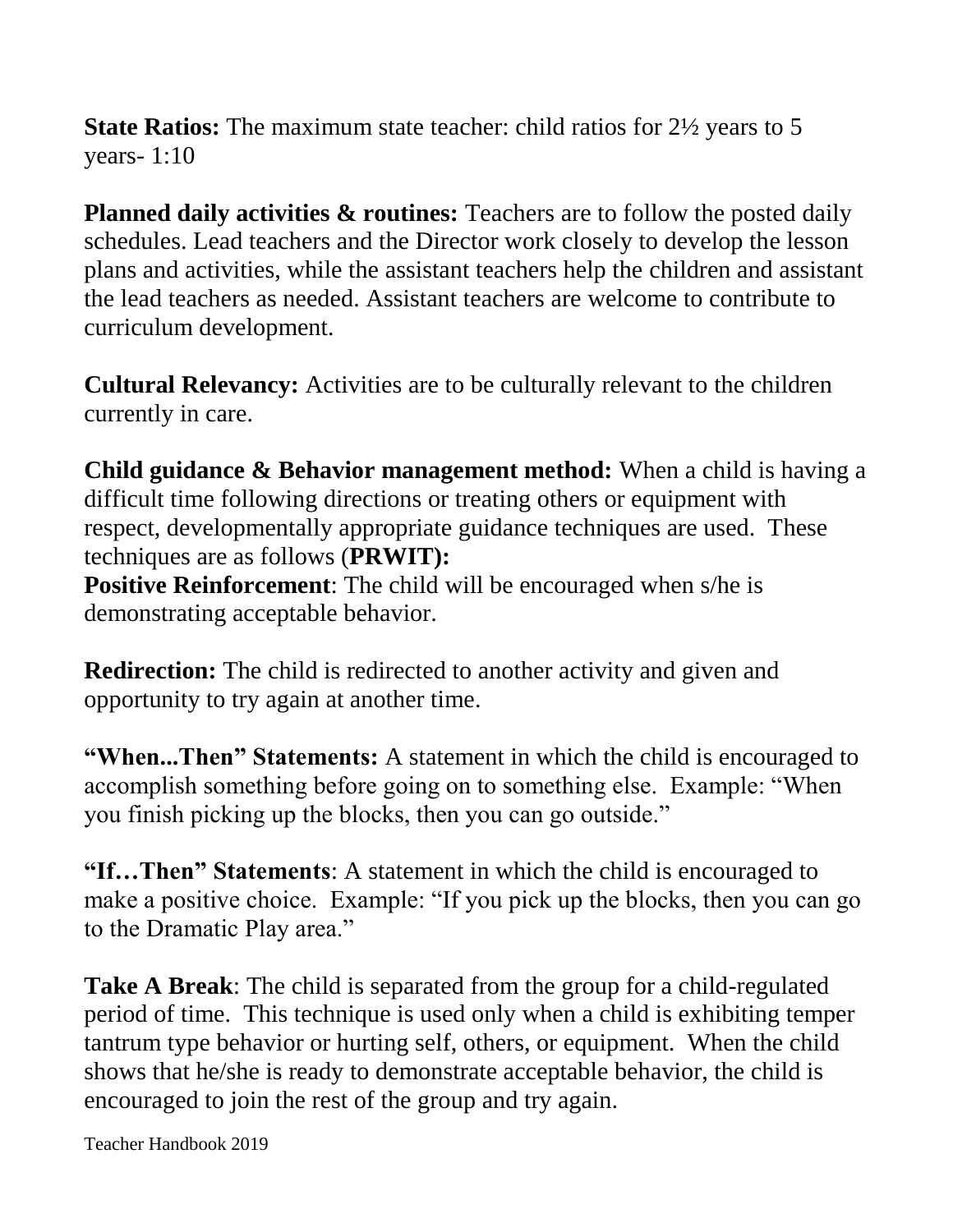**Use of corporal punishment is illegal in Washington State**. Neither a staff member or client may use corporal punishment on the premises. Striking a child is cause for immediate dismissal of that caregiver.

**Playground rules:** When outside teachers monitor children at playhouses, concrete area, gate, fences, trees, and give appropriate reminders and re-direct.

**Health Care Policies and Procedures:** You will be given a booklet of our Health Care Policies and are expected to read, ask questions, and understand the material provided.

**Allergy Lists:** Staff and Children's allergies are to be posted in each classroom.

**Medical/Incident Log Notebook:** There is a Medical/IncidentLog Notebook located in the building. Training by Director will be given on how to use the notebook.

**Meetings:** Staff Meetings are held one on one with Director once per week and/or in small groups at least once every quarter

## **Professional Conduct**

Children learn ethics by our behavior and our attitudes toward other people. As early childhood professionals, it is imperative that teachers consistently model appropriate behaviors for both children and parents.

Sarodgini strives to provide a professional image to parents, the community, and to employees of Sarodgini. Once an employee is hired by Sarodgini, they become a member of our professional team and represent Sarodgini within the community. Staff should conduct themselves appropriately.

If teacher find themselves in an uncomfortable conversation with a parent, s/he should immediately terminate the conversation and refer the parent to the Director. We recognize that some parents are difficult to work with. If you have any concerns, please refer to the Director.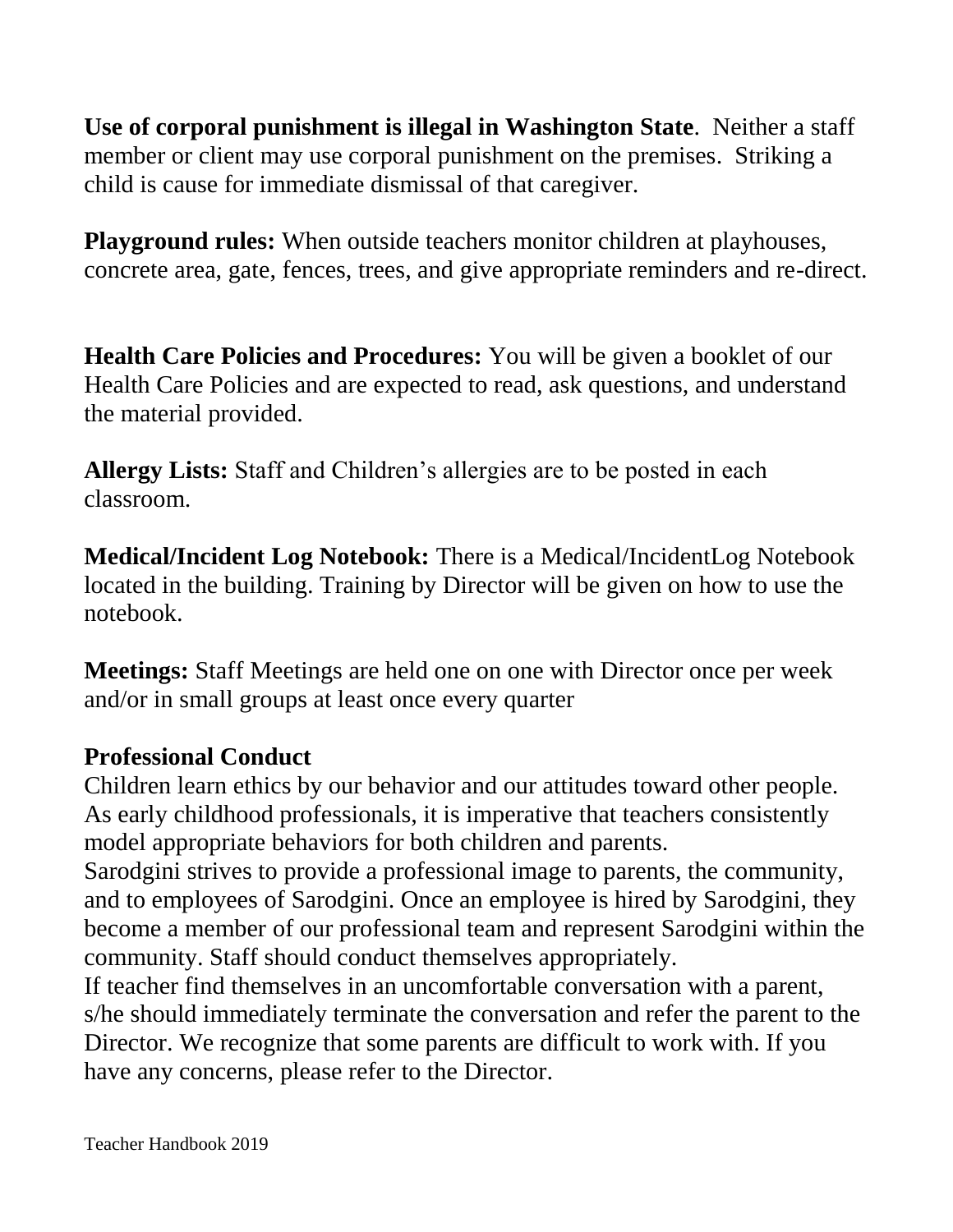## **Dress and Appearance**

It is the expectation of Sarodgini that teachers dress in a manner appropriate for their positions i.e. as conservatively as possible. Business suits are not recommended, but pressed clothing is expected. Staff should dress in manner that allows them to comfortably interact with children at their level while still presenting a professional image.

Halter/midriff tops, mini-skirts, short shorts, and tattered clothing do not present the professional image that Sarodgini strives to maintain. Sweatpants, faded, lint-covered and tight clothing are not to be worn to work. Shoes need to have low or flat heels, and non-skid soles.

Tattooing, body-piercing are not to be seen at work. Nails should be neatly manicured and kept short. Hair has to trimmed and worn neatly.

# **Smoke Free Environment**

Smoking will not be allowed on or near the premises per WA State low. **Confidentiality**

Staff are to conduct themselves in a professional manner at all times. Information about another child's development, co-workers, family matters, and/or personal issues are not to be disclosed to another parent or co-worker. Preserving the confidentiality of children, their families, and co-workers is essential to continued employment. Violation of this policy will result in disciplinary action.

# **Parent/Teacher Communication**

It is the responsibility of the staff to approach parents on a regular basis and discuss, when necessary, their child's progress. The primary method of communication is the Parent Bulletin Board on which is posted: current lesson plans, daily classroom schedule, newsletter, and special information. Parent Conferences, which are scheduled every six months. Completed assessments should be kept in the child's file. Based on the child's evaluation, the teacher discusses progress with the parent. If a child has problem areas, they should be mentioned to the parent along with the teacher's suggested strategies to correct the problem. At all times, teachers are expected to respect the confidentiality of the families at Sarodgini.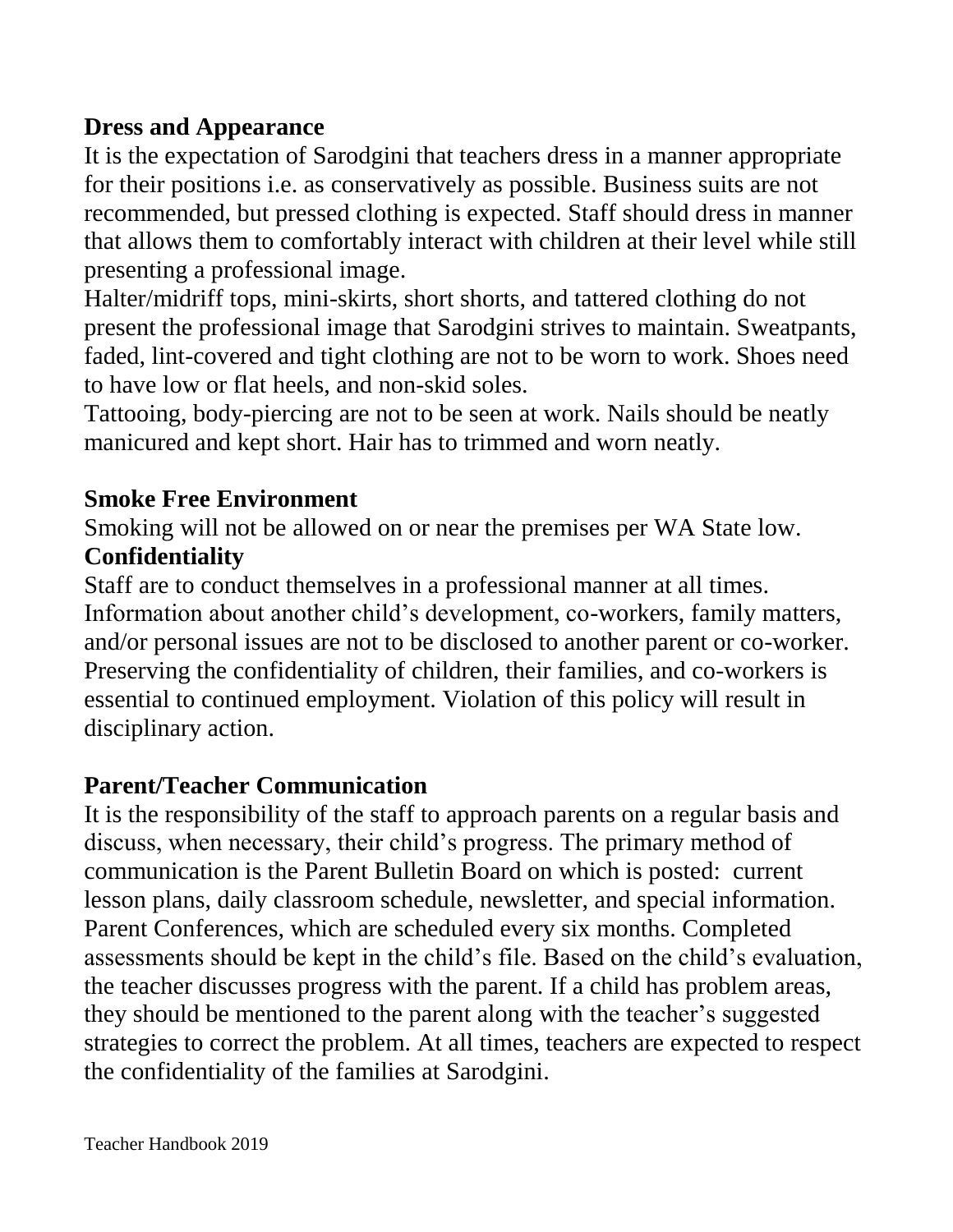## **Work Schedules**

Teachers are assigned a specific work schedule. To ensure proper child: teacher ratio, everyone is required to work their assigned schedule. All teachers are expected to arrive such that they will be ready to begin the day's activities at their scheduled time. Regular and punctual attendance is an essential requirement of continued employment. Work schedules are determined by the Director and based on many considerations. Please note that particular work schedules, concrete time for lunch hours, and/or total number of hours is not guaranteed.

Failure to contact the Director, when reporting an absence, is considered an unexcused absence. Unexcused absences will result in corrective action, up to and including immediate termination.

**Staff Time Sheets:** Employees are required to accurately clock in and out with the time clock. If you work anything other than your regular shift, you must document the reason in the irregularity log, which is located next to the time clock. Entering false timings is reason for dismissal.

# **Snow/Severe Weather Policy**

It is our policy to consult Bellevue Public School District #405 for school closures and/or delays. **We will, however, make our decisions independently by 5:30am on any questionable weather day.** It is your responsibility to contact the Director to determine the our status. DO NOT rely on radio and/or TV reports to determine if you are to report to work.

# **Probation Period**

All new teachers hired are on automatic 3 (three) month probation. During this introductory period, he/she will be provided with an orientation to Sarodgini and our policies, procedures, and services, roles, and responsibilities of the position, and there will be careful monitoring of the his/her performance at work. We recognize that this is a learning and adjustment period for new staff. During this period, new staff should feel free to discuss Sarodgini policies and standards with Director. During the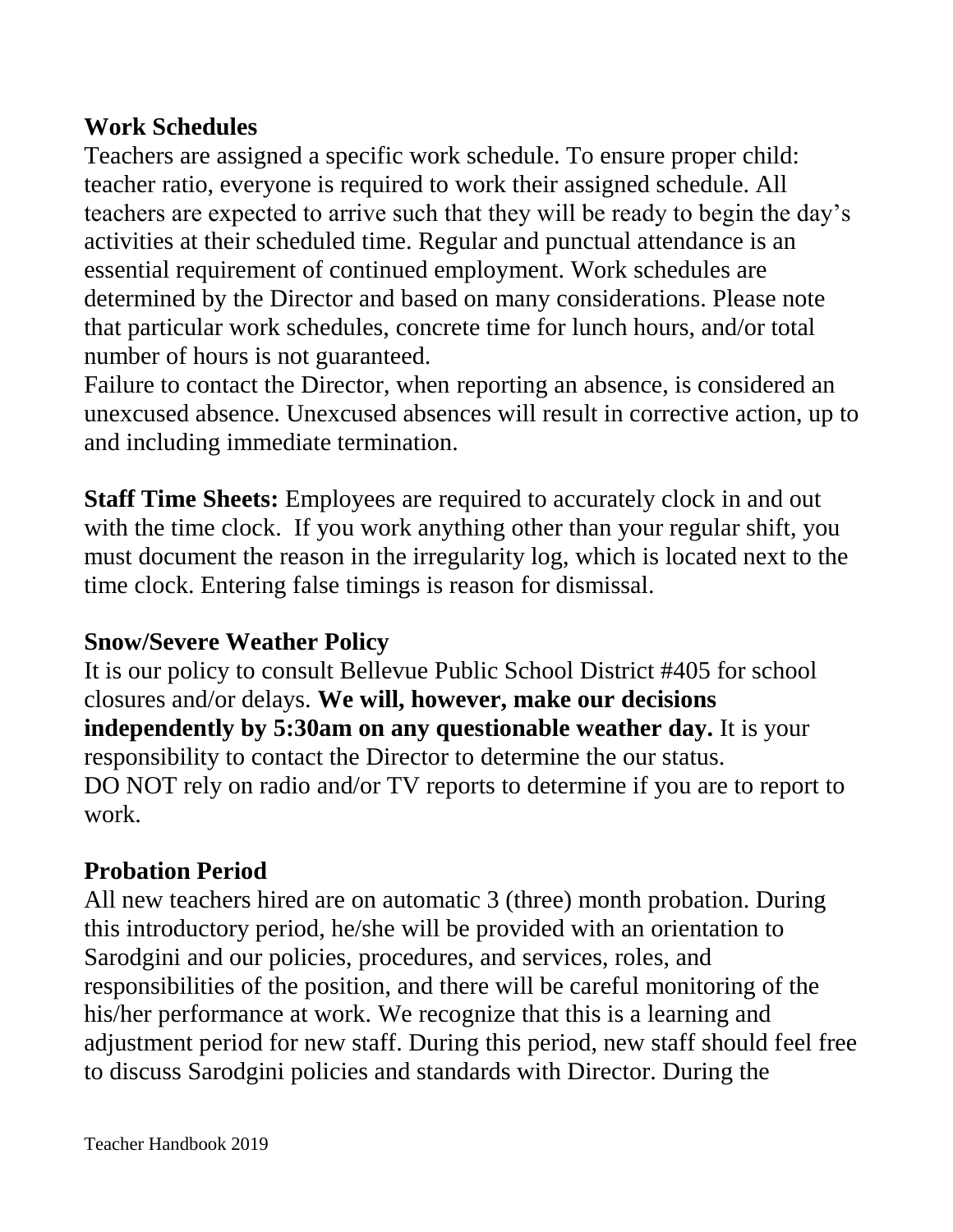orientation session, new staff will be given written materials that are required reading prior to end of the probation period.

# **Discipline/Termination**

Sarodgini attempts to provide a uniform administration of disciplinary action. The following are examples of expressly prohibited actions which cannot happen, even once, and are grounds for disciplinary action up to and including immediate termination:

Hitting a child.

Threatening a child.

Threatening another staff member or parent.

Failure to pass State Patrol Criminal History Check.

Lying to the director about any situation at Sarodgini

Demonstration of disrespect of staff, parents, and management.

Failure to comply with the school policies.

Incompetence in the performance of duties,

Negligence in the performance of duties

Careless, negligent, or improper use of property or equipment

Absence without approved leave

Falsifying sign-in/sign-out times ie misrepresenting the actual amount of time at work

Leaving children unsupervised

Habitual pattern of failure to report for duty at the assigned time and place Failure to obtain or maintain STARS training, current license or certifications required

Engaging in any activity which represents a conflict of interest with Sarodgini operations

Deliberately accessing confidential files, information or data without permission for reasons not related to work

Stealing toys/equipment/personal items of others (Sarodgini, teachers or parents)

Conviction of any crime, any crimes against a person(s), child abuse or neglect, or a felony

Misuse of Sarodgini funds

Falsifying or omitting job information to secure a position

Teacher Handbook 2019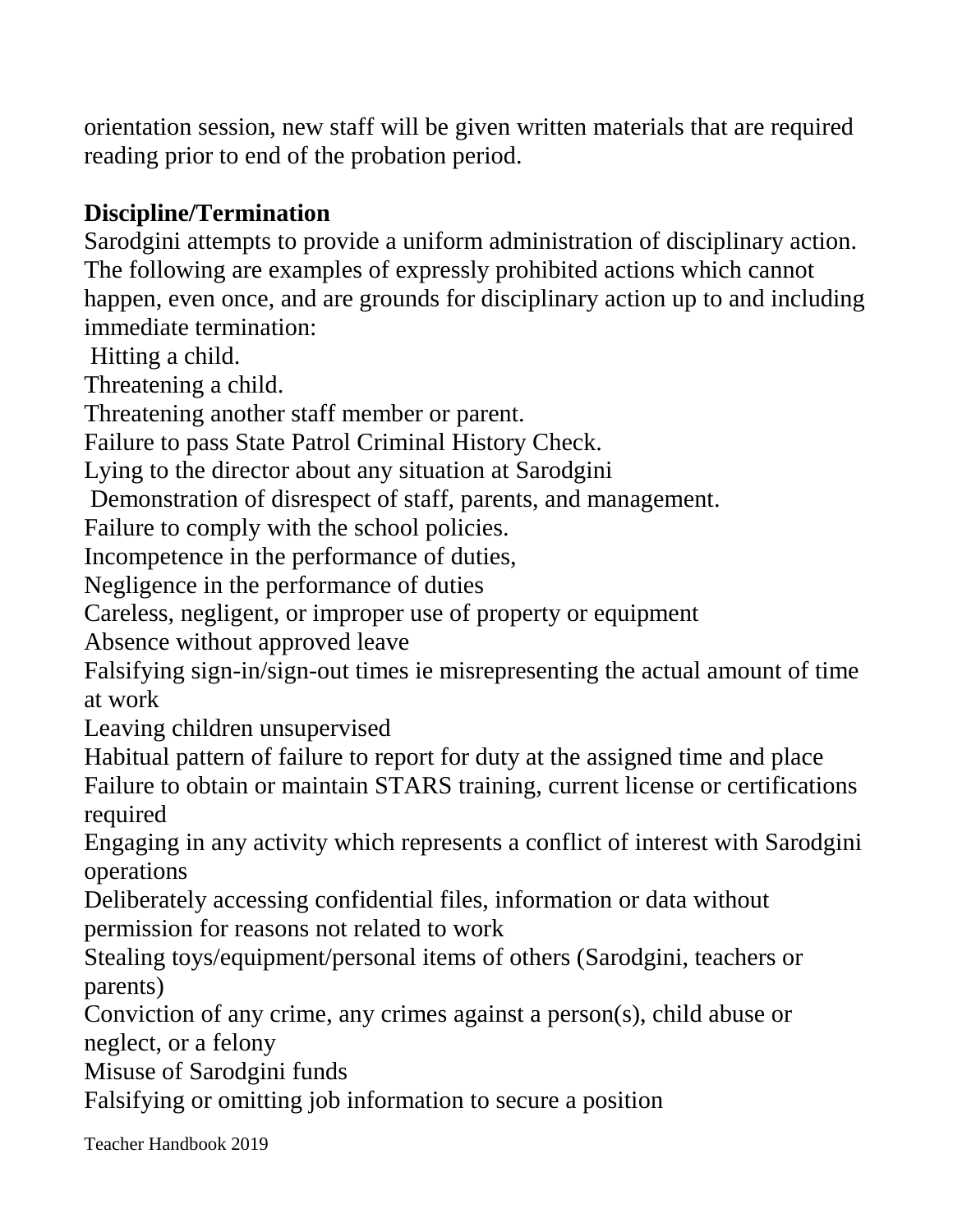Participating in any action that seriously disrupts normal operation and routine Harassment, including sexual harassment of center employees, parents, or vendors

Willful acts that could endanger the lives and property of others

Possession of a firearms or lethal weapons on the job

Refusal to accept a reasonable and proper assignment from an authorized supervisor (insubordination)

Making false, vicious, profane, abusive, or malicious statements concerning Sarodgini, or any teacher or child/family

Violation of confidentiality or code of ethics

Reporting to work while impaired by alcohol or illegal drugs

Giving or accepting gifts in exchange for "favors" or "influence"

Any expression of *any* form of prejudice.

This listing is simply a description of the types of actions, which may result in discipline. It is not intended to be all-inclusive and in no way limits the reasons for discharge. Employment remains at will and either Sarodgini or the employee can sever the relationship for any reason or no reason. Teachers will be given one verbal warning for inappropriate behavior. If the behavior continues, a written warning will be issued. The employee should read, sign, and will receive a copy of the warning. The written warning will remain in the employee's personnel file for 12 months. Corrective action should be immediate and sustained. If the behavior does not occur again within 12 months, the employee can request in writing to have the warning withdrawn from his or her file. Employees are not eligible for annual pay increase during this 12-month period.

## **Grievances**

If you have concerns such as policy, personnel, or procedural questions that need to be addressed, please contact the Director.

# **Resignation**

Our program is unique in many ways because of the particular age we serve, and children are sensitive and may experience sense of loss. Thus, please consider the impact on the children when you decide to resign from your

Teacher Handbook 2019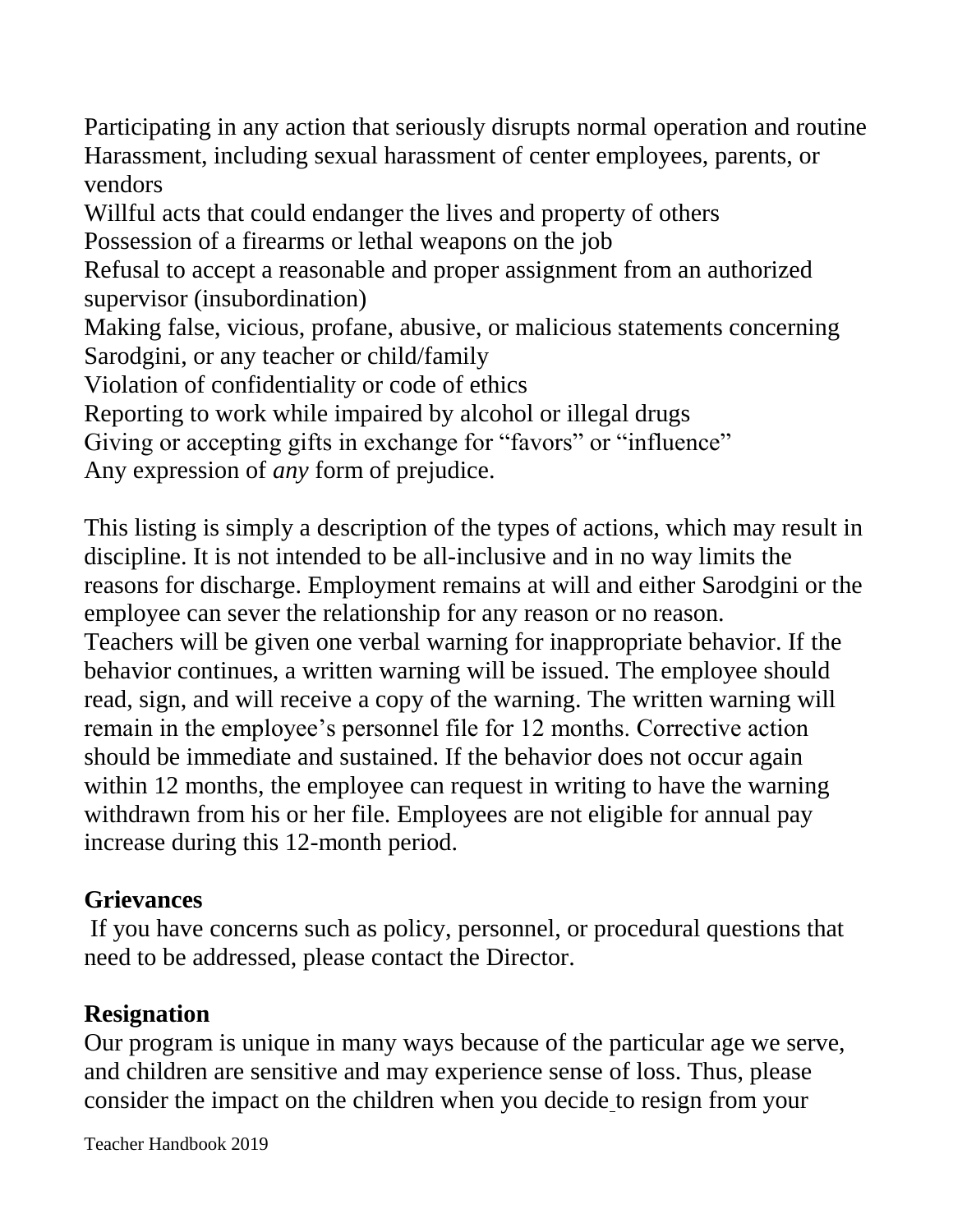position. Please give as much notice as possible so that we can arrange appropriate, healthy closure for the children and their families when you leave. Except in the case of extreme emergency, you should give no less than three weeks notice (15 business days).

An employee who is not on authorized leave, and fails to report to work for three consecutive workdays without daily notice, will be considered resigned without notice.

**Requesting Time Off:** If you wish to schedule a day off for personal leave, you need to give the Director at least 1 month notice. Then follow these steps:

- 1. Check the calendar in the office. Understand that if anyone else has been scheduled off, you might not get that day approved.
- 2. Give a written note to the Director with dates you will be gone. Make sure the Director has given approval in writing, before assuming you will automatically take the day off.
	- 3. Your days off will be put on the calendar.

4. If it is not on the calendar, contact the Director and show her the approval on the note

**Do not write it on the calendar.** It is not officially approved unless it is on the calendar.

**Calling in Sick:** It is the policy of Sarodgini that if an employee is suffering from high fever, diarrhea, vomiting, or is completely unable to function, s/he must call the Director at home and cell phone the night before. If the illness is sudden in the morning, the Director must be contacted no later than 6:00 AM in the morning.

**10 min./lunch break regulations:** Sarodgini is required by law to give teachers a half-hour **unpaid** mea**l** break to eat after 2.5 – 5 hours of work. Because teachers arrange for intermittent potty breaks and have access to food and drink, we are not required by law to give 10-minute breaks for every 4 hour period. Lunch breaks for full time employees may be 30 minutes or 1 hour. Occasionally, due to a staffing shortage or special events, teachers may be asked to take an on-site paid lunch break.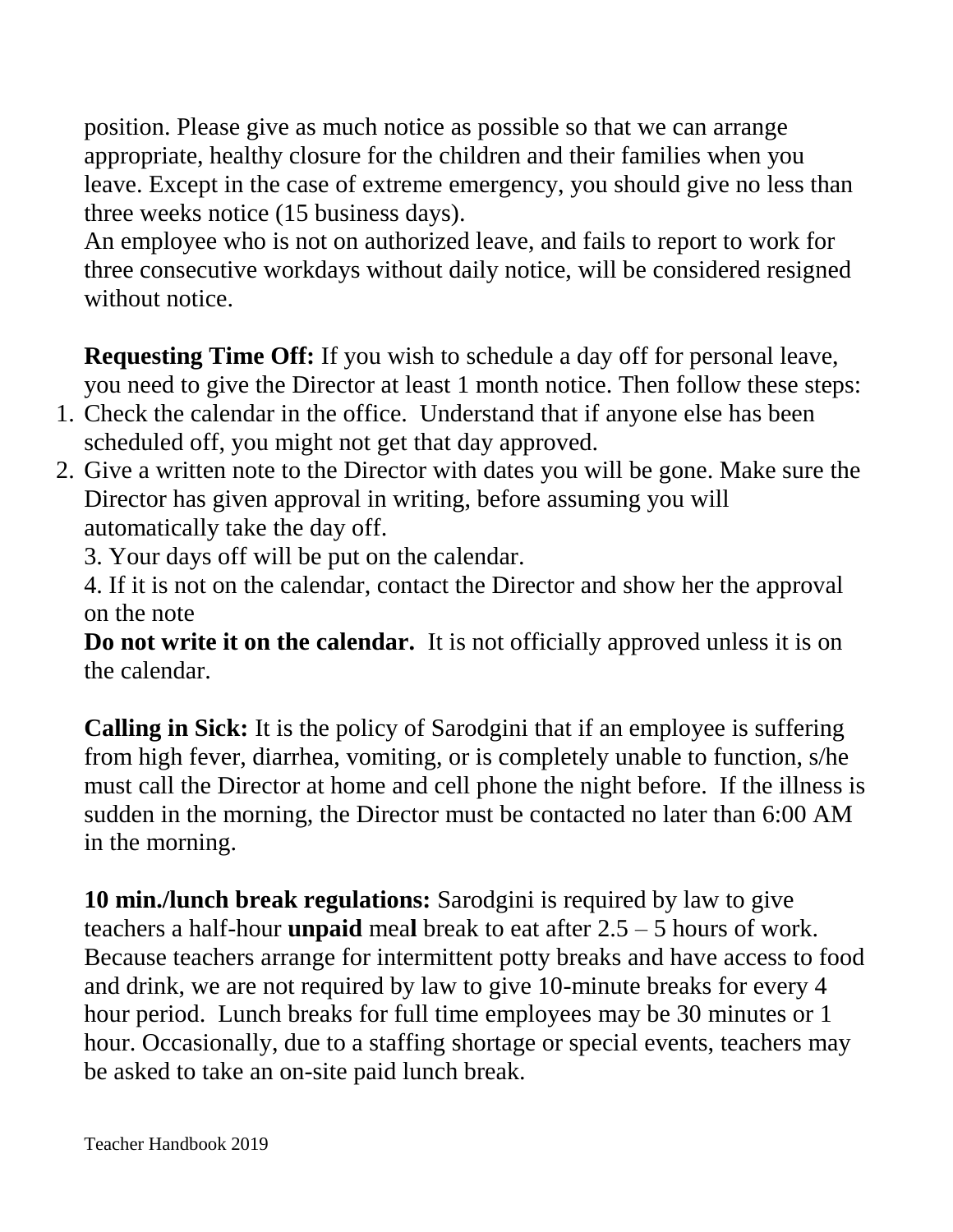# **Child Sign-In and Sign-Out Policies**

Parents are required to sign in their child with complete signature when arriving and sign out when departing on a daily basis. This sign-in/out sheet is located by the door.

Teachers are to keep this attendance sheet updated with children's arrival and departures

Children will be released only to adults authorized on their *Enrollment Application.* Written parent permission must be obtained before releasing the child to an adult not previously authorized. Proof of identity will be required for all authorized pick-ups. Children may not sign themselves in or out of the Center. Children leaving for school and returning from school will be signed out and in by child care staff. Attendance sheets are to be taken along with family contact when evacuating the building so that attendance can be taken accurately in emergency.

If a parent appears to be under the influence of drugs or alcohol, *and if you feel safe* talking to him/her about it, suggest to the parent that you call another authorized escort or a cab. If the parent insists, you must release the child. As soon as he/she leaves the building, try to take note of the car and the direction that they leave. Call 911 immediately.

**CPS Reporting Procedures:** When a staff person suspects a child has been abused, neglected, or suffers from malnutrition; the staff person must follow the following procedure

- **a)** Document why he/she believes this has occurred on an incident report and turn into the director immediately.
- **b)** The director will call CPS and licensing.

It is important that teachers at Sarodgini document such incidents accurately and thoroughly to prevent false accusation and hardship for the client. Failure to follow this procedure could be cause for immediate dismissal.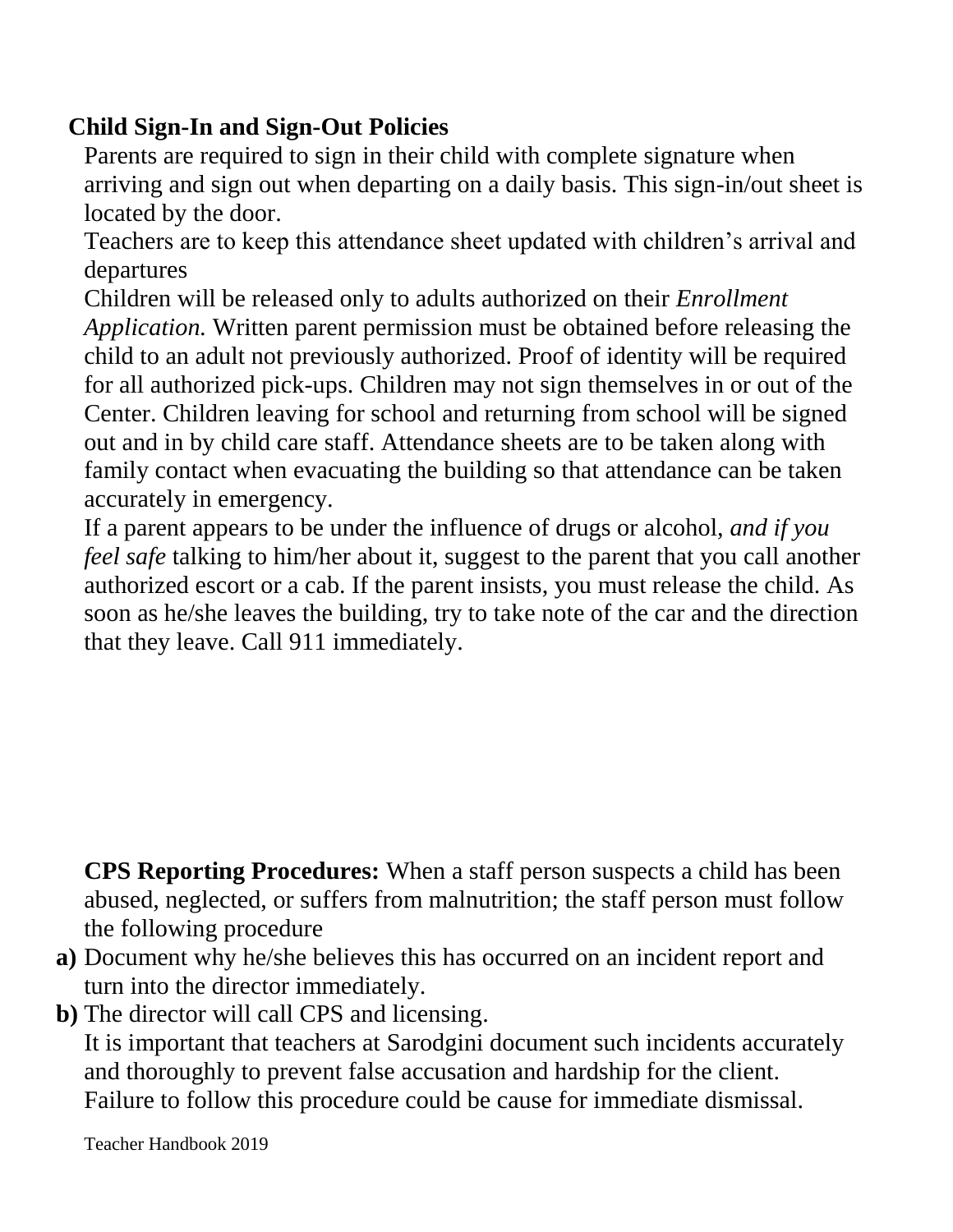## **Program Transparency**

For the children's safety as well as your own, it is important to *never* be alone with a child any place that is not in full view of others. Do not take a child to a storage room or to any other room that does not have a window.

Children are not allowed to go alone or with another child into any area of the school.

## **Fire prevention & safety procedures:** Teachers can prevent dangerous situations by doing the following:

- Make sure all heater vents are clear of furniture and toys.
- Pathways to exit doors are to be kept clear at all times
- Material hanging from the ceiling must be kept at least 2 feet from the smoke detectors
- Fire Drills are to be practiced at least once a month.
- Evacuation procedures are to be followed as posted in each classroom.
- Children must be supervised during food preparation activities.

### **3 Step Method:**

### **Clean**

Spray with a dilution of a few drops of liquid dish detergent and water, then wipe surface with a *paper towel.*

### **Rinse**

S*pray with clear water and wipe with a paper towel.*

### **Sanitize/disinfect**

Spray with a dilution of *bleach and water (see table),* leave on surface for a minimum of 2 minutes or allow to air dry.

#### **Bleach solutions are prepared using "Guidelines for Mixing Bleach"**

**Note: Use only plain unscented bleach.**

### **Guidelines for Mixing Bleach**

**FIRST: Check the label on your bottle of bleach for the sodium hypochlorite concentration, for example: 8.25%, 5.25 -6% or 2.75%**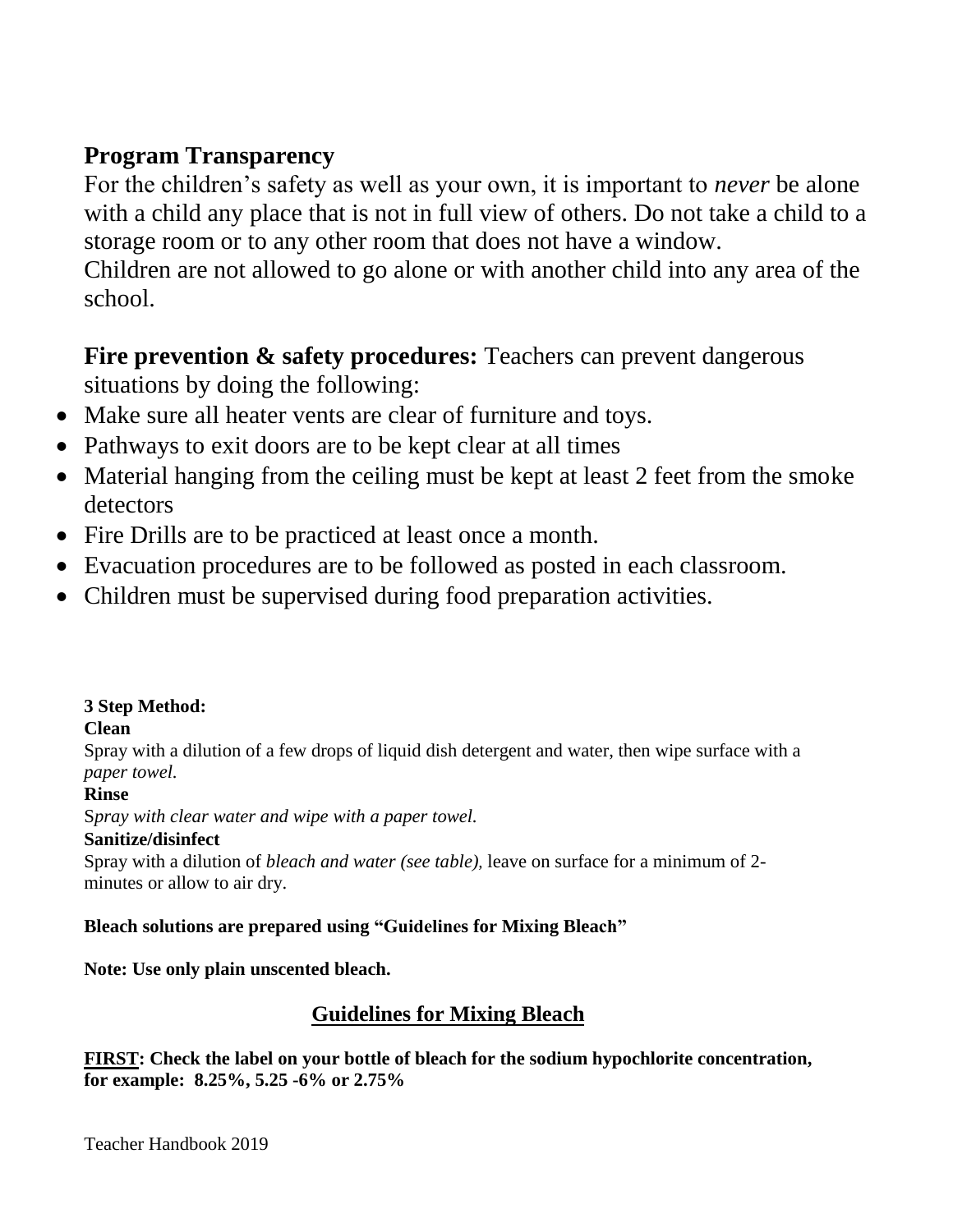**NEXT: Find the correct bleach concentration on the chart below.**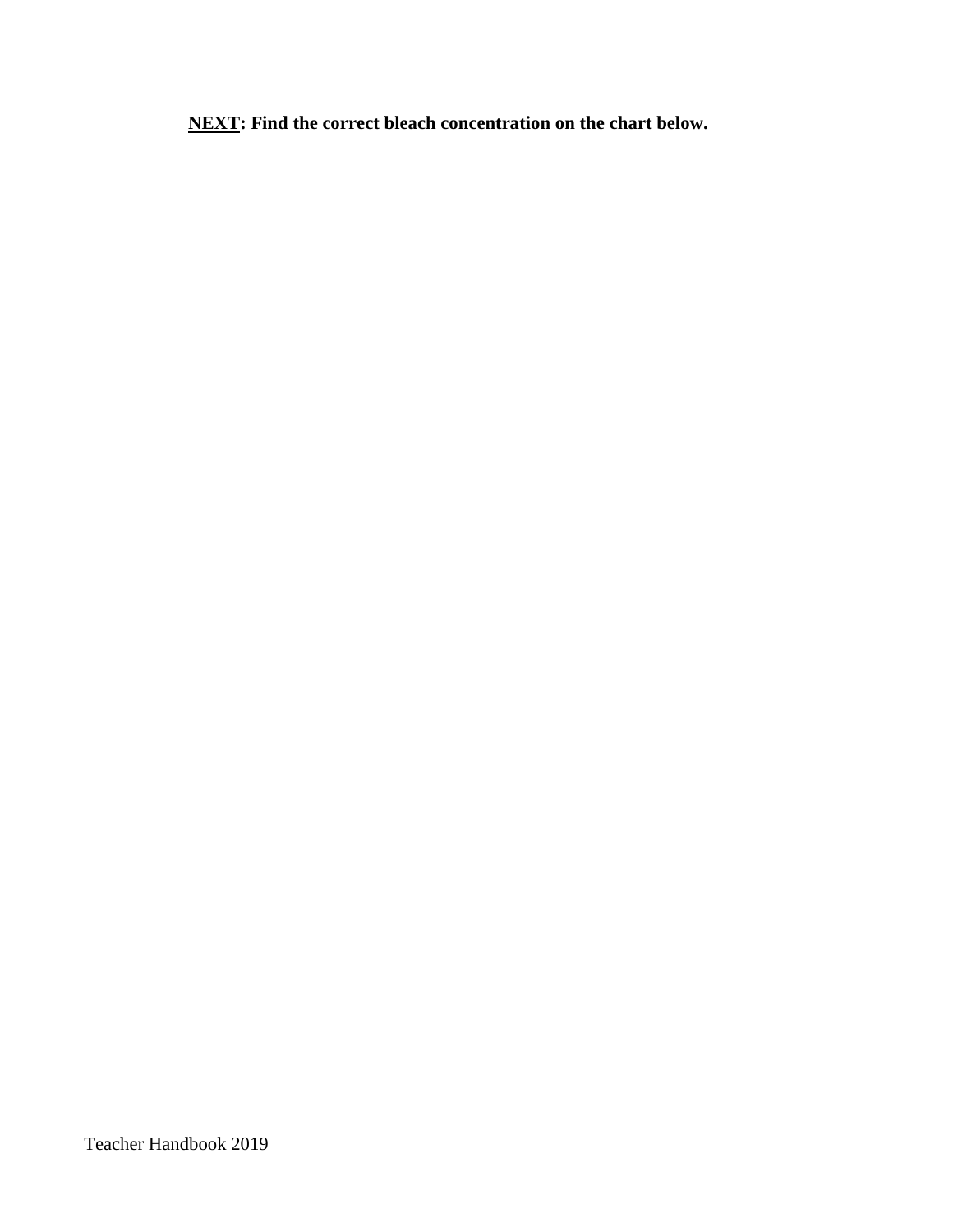## **Guidelines for Mixing Bleach**

| Dicath Contenti ation of 0.23 70                          |                          |                        |                     |  |  |
|-----------------------------------------------------------|--------------------------|------------------------|---------------------|--|--|
| <b>Solution</b> for<br>disinfecting                       | <b>Amount of Bleach</b>  | <b>Amount of Water</b> | <b>Contact time</b> |  |  |
| Body fluids, General<br>Areas, Bathrooms and<br>Diapering | $1\frac{1}{2}$ teaspoons | 1 Quart                | 2 minutes           |  |  |
|                                                           | 2 Tablespoons            | 1 Gallon               |                     |  |  |

#### **Bleach Concentration of 8.25%**

### **Bleach Concentration of 5.25% - 6.25%**

| <b>Solution</b> for<br>disinfecting                       | <b>Amount of Bleach</b>  | <b>Amount of Water</b> | <b>Contact time</b> |
|-----------------------------------------------------------|--------------------------|------------------------|---------------------|
| Body fluids, General<br>Areas, Bathrooms and<br>Diapering | $2\frac{1}{4}$ teaspoons | 1 Quart                |                     |
|                                                           | 3 Tablespoons            | 1 Gallon               | 2 minutes           |

#### **Bleach Concentration of 2.75%**

| <b>Solution</b> for<br>disinfecting                       | <b>Amount of Bleach</b>                 | <b>Amount of Water</b> | <b>Contact time</b> |
|-----------------------------------------------------------|-----------------------------------------|------------------------|---------------------|
| Body fluids, General<br>Areas, Bathrooms and<br>Diapering | $1\frac{1}{2}$ Tablespoons              | 1 Quart                |                     |
|                                                           | $1/3$ Cup plus $1$<br><b>Tablespoon</b> | 1 Gallon               | 2 minutes           |

#### **Sanitizing with 8.25 %, 5.25%-6.25% or 2.75%**

| <b>Solution</b> for | <b>Amount of Bleach</b> | <b>Amount of Water</b> | <b>Contact time</b> |
|---------------------|-------------------------|------------------------|---------------------|
| sanitizing in       |                         |                        |                     |
| Classrooms, Kitchen |                         |                        |                     |
| and Food surfaces   |                         |                        |                     |
| 8.25%               | 1/4 teaspoon            | 1 quart                | 2 minutes           |
|                     |                         |                        |                     |
|                     | 1 teaspoon              | 1 gallon               | 2 minutes           |
| $5.25 - 6.25\%$     | $\frac{1}{2}$ teaspoon  | 1 quart                | 2 minutes           |
|                     | 2 teaspoons             | 1 gallon               | 2 minutes           |
| 2.75%               | 1 teaspoon              | 1 quart                | 2 minutes           |
|                     | 1 Tablespoon            | 1 gallon               | 2 minutes           |

(Adapted from WA DOH Guidelines for Mixing Bleach Solutions, 9/2014)